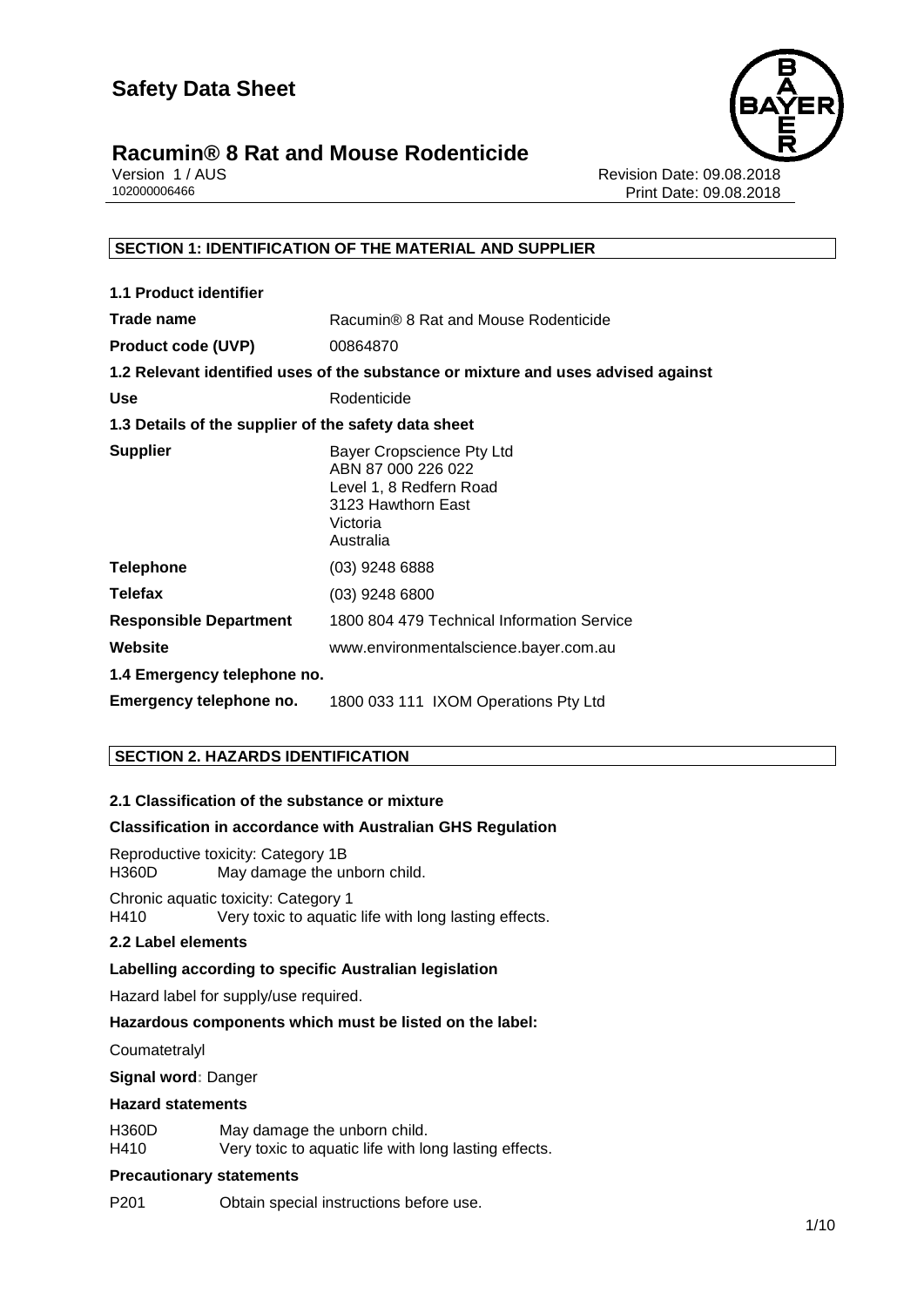

#### **Racumin® 8 Rat and Mouse Rodenticide 2/10**

|              | Version 1 / AUS |
|--------------|-----------------|
| 102000006466 |                 |

Revision Date: 09.08.2018 Print Date: 09.08.2018

| Do not handle until all safety precautions have been read and understood. |
|---------------------------------------------------------------------------|
| Use personal protective equipment as required.                            |
| IF exposed or concerned: Get medical advice/ attention.                   |
| Store locked up.                                                          |
| Dispose of contents/container in accordance with local regulation.        |
|                                                                           |

#### **2.3 Other hazards**

No other hazards known.

#### **SECTION 3. COMPOSITION/INFORMATION ON INGREDIENTS**

#### **Chemical nature**

Coumatetralyl 8 g/kg Contact powder (CP)

| Chemical name                             | CAS-No.    | Concentration [%] |
|-------------------------------------------|------------|-------------------|
| Coumatetralyl                             | 5836-29-3  | 0.80              |
| Talc                                      | 14807-96-6 | > 1.00            |
| Other ingredients (non-hazardous) to 100% |            |                   |

#### **SECTION 4. FIRST AID MEASURES**

**If poisoning occurs, immediately contact a doctor or Poisons Information Centre (telephone 13 11 26), and follow the advice given. Show this Safety Data Sheet to the doctor.**

#### **4.1 Description of first aid measures**

| <b>General advice</b>                                           | Move out of dangerous area. When symptoms develop and persist,<br>seek medical advice. Place and transport victim in stable position (lying<br>sideways).                                                                                             |  |  |
|-----------------------------------------------------------------|-------------------------------------------------------------------------------------------------------------------------------------------------------------------------------------------------------------------------------------------------------|--|--|
| <b>Inhalation</b>                                               | Move to fresh air. Keep patient warm and at rest. Call a physician or<br>poison control center immediately.                                                                                                                                           |  |  |
| <b>Skin contact</b>                                             | Wash off thoroughly with plenty of soap and water, if available with<br>polyethyleneglycol 400, subsequently rinse with water. Call a physician<br>or poison control center immediately.                                                              |  |  |
| Eye contact                                                     | Rinse immediately with plenty of water, also under the eyelids, for at<br>least 15 minutes. Remove contact lenses, if present, after the first 5<br>minutes, then continue rinsing eye. Get medical attention if irritation<br>develops and persists. |  |  |
| Ingestion                                                       | Do NOT induce vomiting. Call a physician or poison control center<br>immediately. Rinse mouth.                                                                                                                                                        |  |  |
| 4.2 Most important symptoms and effects, both acute and delayed |                                                                                                                                                                                                                                                       |  |  |
| <b>Symptoms</b>                                                 | If large amounts are ingested, the following symptoms may occur:                                                                                                                                                                                      |  |  |
|                                                                 | Internal and external bleeding, shock possible                                                                                                                                                                                                        |  |  |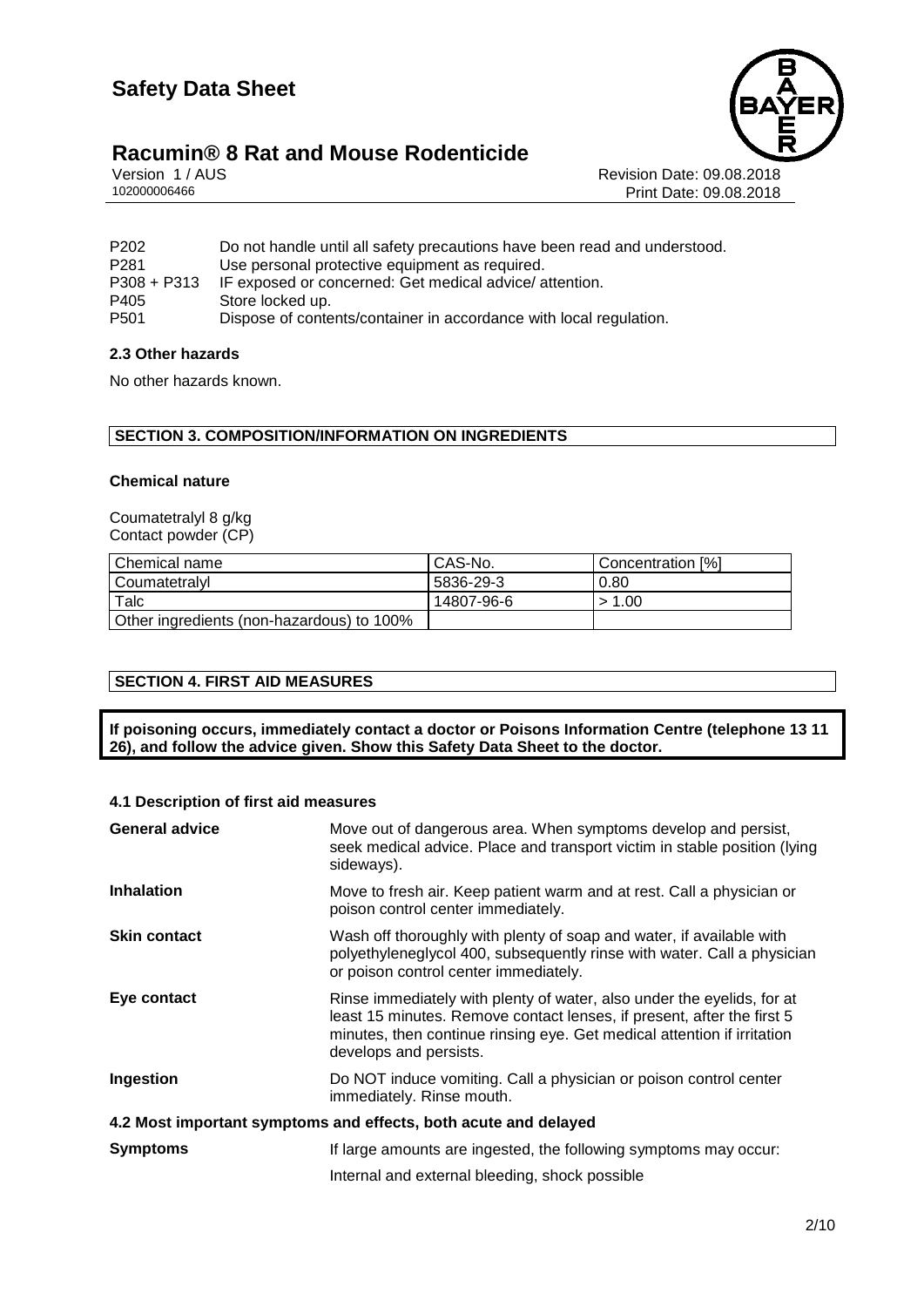#### **Racumin® 8 Rat and Mouse Rodenticide 3/10**



Version 1 / AUS<br>10200006466<br>Print Date: 09.08.2018<br>Print Date: 09.08.2018 Print Date: 09.08.2018

| Symptoms and hazards refer to effects observed after intake of                 |  |  |
|--------------------------------------------------------------------------------|--|--|
| significant amounts of the active ingredient(s).                               |  |  |
| 4.3 Indication of any immediate medical attention and special treatment needed |  |  |

**Risks** Because of antivitamin K properties of the active ingredient, absorption can inhibit blood coagulation and cause haemorrhagic syndrome.

**Treatment** Treat symptomatically. Antidote: Vitamine K1. Cases of severe poisoning may require the usual measures like application of blood products or transfusions. Necessity and efficacy have to be assessed by INR. In case of ingestion gastric lavage should be considered in cases of significant ingestions only within the first 2 hours. However, the application of activated charcoal and sodium sulphate is always advisable. Monitor: blood picture.

#### **SECTION 5. FIRE FIGHTING MEASURES**

| 5.1 Extinguishing media                                         |                                                                                                                                                                                                                                                                  |
|-----------------------------------------------------------------|------------------------------------------------------------------------------------------------------------------------------------------------------------------------------------------------------------------------------------------------------------------|
| <b>Suitable</b>                                                 | Use water spray, alcohol-resistant foam, dry chemical or carbon<br>dioxide.                                                                                                                                                                                      |
| <b>Unsuitable</b>                                               | High volume water jet                                                                                                                                                                                                                                            |
| 5.2 Special hazards arising<br>from the substance or<br>mixture | Dangerous gases are evolved in the event of a fire.                                                                                                                                                                                                              |
|                                                                 | Accumulation of fine dust may entail the risk of a dust explosion in the<br>presence of air.                                                                                                                                                                     |
| 5.3 Advice for firefighters                                     |                                                                                                                                                                                                                                                                  |
| <b>Special protective</b><br>equipment for firefighters         | In the event of fire and/or explosion do not breathe fumes. In the event<br>of fire, wear self-contained breathing apparatus.                                                                                                                                    |
| <b>Further information</b>                                      | Evacuate personnel to safe areas. Fight fire from upwind position.<br>Whenever possible, contain fire-fighting water by diking area with sand<br>or earth. Collect contaminated fire extinguishing water separately. This<br>must not be discharged into drains. |
| <b>Hazchem Code</b>                                             | 2Ζ                                                                                                                                                                                                                                                               |

#### **SECTION 6. ACCIDENTAL RELEASE MEASURES**

#### **6.1 Personal precautions, protective equipment and emergency procedures**

| <b>Precautions</b>                      | An emergency shower must be readily accessible to the work area.<br>Use personal protective equipment. Avoid contact with spilled product<br>or contaminated surfaces. Keep people away from and upwind of<br>spill/leak. Do not breathe dust. |
|-----------------------------------------|------------------------------------------------------------------------------------------------------------------------------------------------------------------------------------------------------------------------------------------------|
| <b>6.2 Environmental</b><br>precautions | Do not allow to get into surface water, drains and ground water.                                                                                                                                                                               |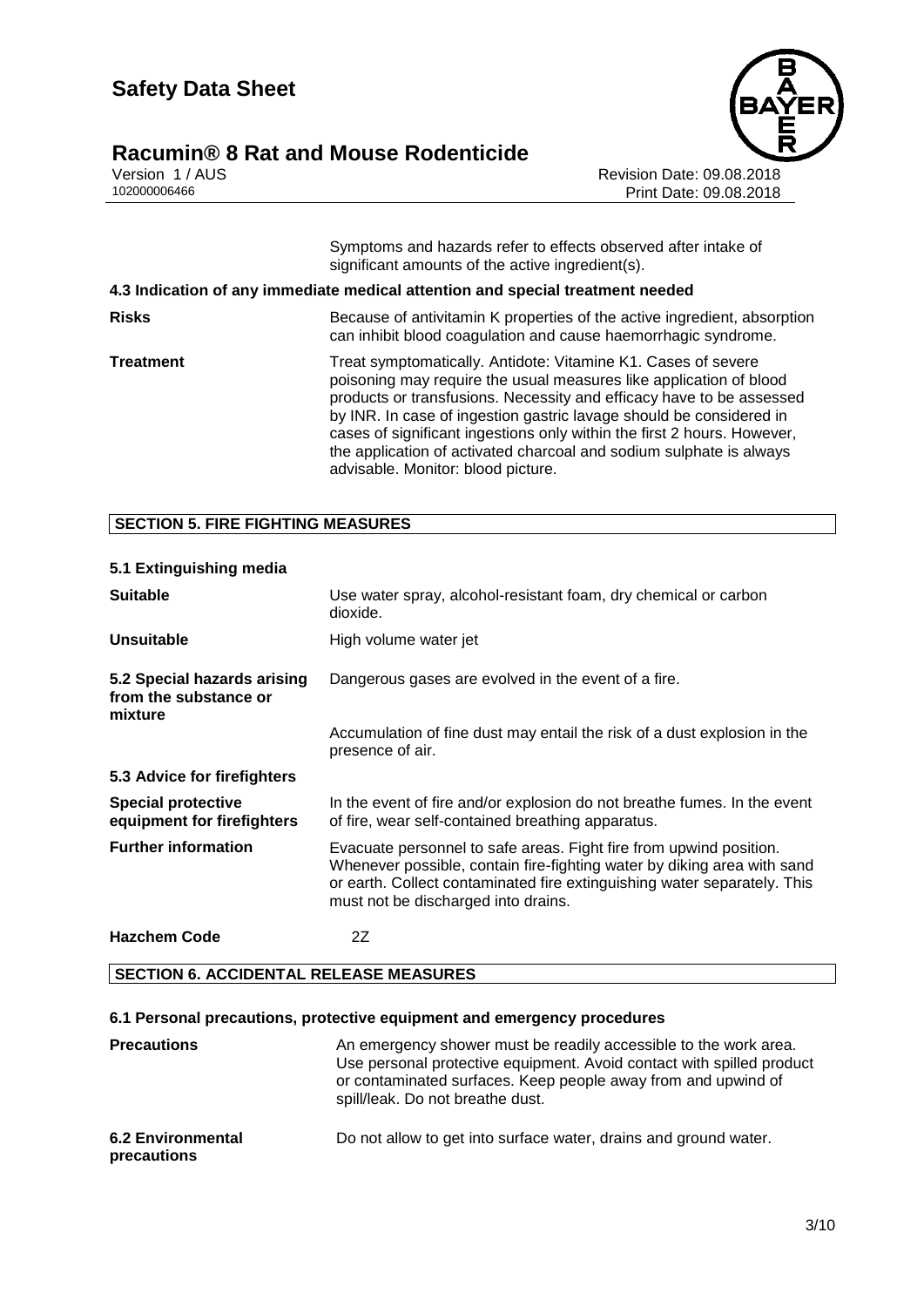## **Racumin® 8 Rat and Mouse Rodenticide**<br>Version 1/AUS



Version 1 / AUS<br>10200006466<br>Print Date: 09.08.2018<br>Print Date: 09.08.2018 Print Date: 09.08.2018

#### **6.3 Methods and materials for containment and cleaning up**

| Methods for cleaning up | Avoid dust formation. Use mechanical handling equipment. Clean with<br>detergents. Avoid solvents. Clean contaminated floors and objects<br>thoroughly, observing environmental regulations. Dike area to prevent<br>runoff. Collect and transfer the product into a properly labelled and<br>tightly closed container. Keep in suitable, closed containers for<br>disposal. |
|-------------------------|------------------------------------------------------------------------------------------------------------------------------------------------------------------------------------------------------------------------------------------------------------------------------------------------------------------------------------------------------------------------------|
| 6.4 Reference to other  | Information regarding safe handling, see section 7.                                                                                                                                                                                                                                                                                                                          |
| sections                | Information regarding personal protective equipment, see section 8.                                                                                                                                                                                                                                                                                                          |

Information regarding waste disposal, see section 13.

#### **SECTION 7. HANDLING AND STORAGE**

#### **7.1 Precautions for safe handling**

| Advice on safe handling                                          | Avoid dust formation. No specific precautions required when handling<br>unopened packs/containers; follow relevant manual handling advice.<br>Ensure adequate ventilation.                                                                                                                           |  |  |
|------------------------------------------------------------------|------------------------------------------------------------------------------------------------------------------------------------------------------------------------------------------------------------------------------------------------------------------------------------------------------|--|--|
| <b>Advice on protection</b><br>against fire and explosion        | Keep away from heat and sources of ignition.                                                                                                                                                                                                                                                         |  |  |
| <b>Hygiene measures</b>                                          | Avoid contact with skin, eyes and clothing. Keep working clothes<br>separately. Wash hands before breaks and immediately after handling<br>the product. Remove soiled clothing immediately and clean thoroughly<br>before using again. Garments that cannot be cleaned must be<br>destroyed (burnt). |  |  |
| 7.2 Conditions for safe storage, including any incompatibilities |                                                                                                                                                                                                                                                                                                      |  |  |
| <b>Requirements for storage</b><br>areas and containers          | Keep containers tightly closed in a cool, well-ventilated place. Store in<br>original container. Store in a place accessible by authorized persons<br>only. Keep away from direct sunlight. Protect from frost.                                                                                      |  |  |
| Advice on common storage                                         | Keep away from food, drink and animal feedingstuffs.                                                                                                                                                                                                                                                 |  |  |

#### **SECTION 8. EXPOSURE CONTROLS / PERSONAL PROTECTION**

#### **8.1 Control parameters**

| <b>Components</b> | CAS-No.    | <b>Control parameters</b>        | <b>Update</b> | <b>Basis</b> |
|-------------------|------------|----------------------------------|---------------|--------------|
| Coumatetralyl     | 5836-29-3  | $0.01 \,\mathrm{mg/m3}$<br>'TWA) |               | OES BCS*     |
| Talc              | 14807-96-6 | $2.5 \text{ mg/m}$<br>'TWA)      | 12 2011       | AU NOEL      |

\*OES BCS: Internal Bayer AG, Crop Science Division "Occupational Exposure Standard"

#### **8.2 Exposure controls**

**Respiratory protection** Wear respirator with a particle filter mask (protection factor 20) conforming to European Norm EN149FFP3 or EN140P3 or equivalent.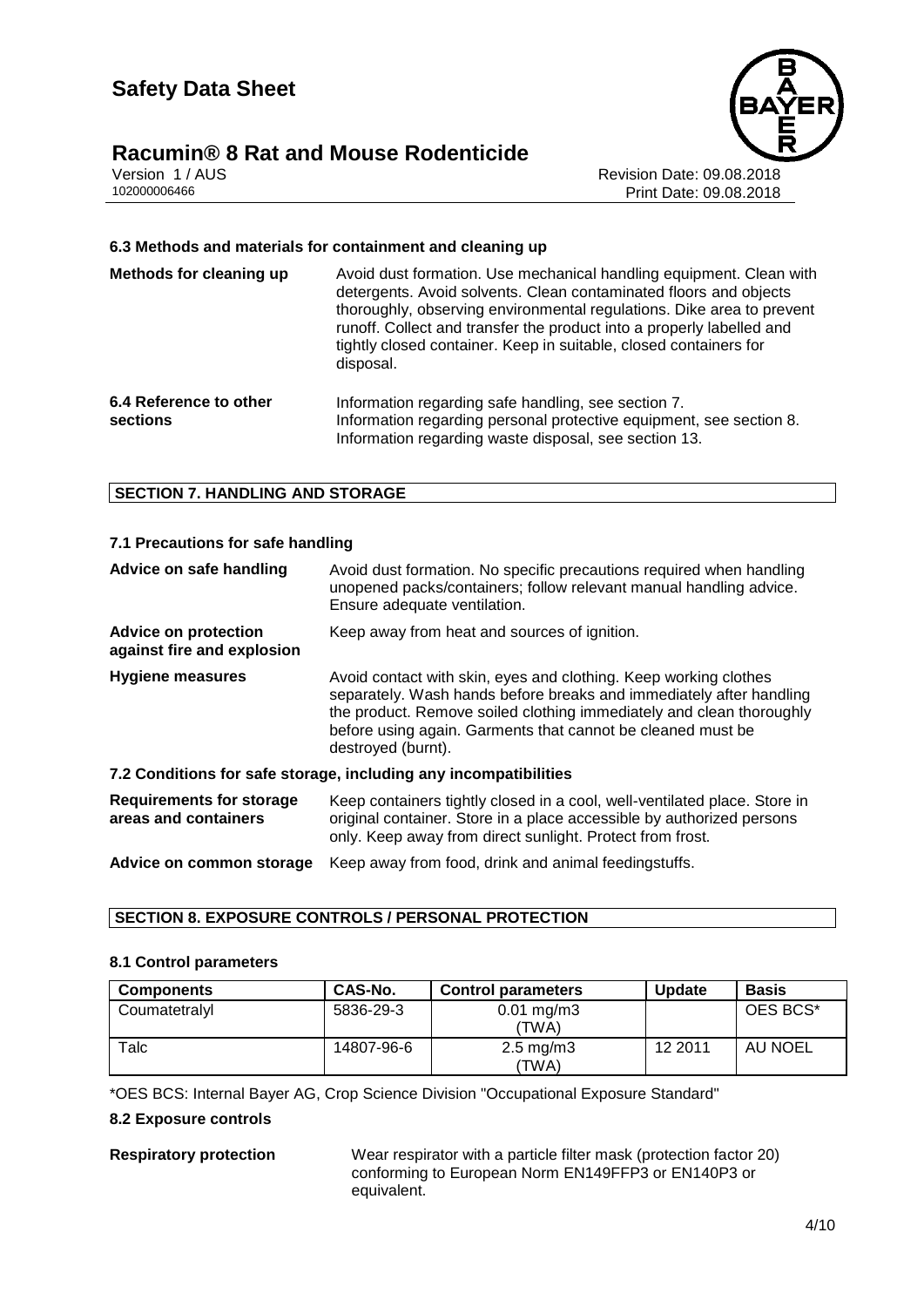# **Racumin® 8 Rat and Mouse Rodenticide**<br> **502000006466**<br>
102000006466



Revision Date: 09.08.2018 Print Date: 09.08.2018

|                                    | Respiratory protection should only be used to control residual risk of<br>short duration activities, when all reasonably practicable steps have<br>been taken to reduce exposure at source e.g. containment and/or<br>local extract ventilation. Always follow respirator manufacturer's<br>instructions regarding wearing and maintenance.                                                                                                                                                                                            |                                                                                                                                                                                                                                                                                                                                                                                                                                                                                                                                                                                               |  |
|------------------------------------|----------------------------------------------------------------------------------------------------------------------------------------------------------------------------------------------------------------------------------------------------------------------------------------------------------------------------------------------------------------------------------------------------------------------------------------------------------------------------------------------------------------------------------------|-----------------------------------------------------------------------------------------------------------------------------------------------------------------------------------------------------------------------------------------------------------------------------------------------------------------------------------------------------------------------------------------------------------------------------------------------------------------------------------------------------------------------------------------------------------------------------------------------|--|
| <b>Hand protection</b>             | contact time.<br>drinking, smoking or using the toilet.<br>Material<br>Rate of permeability<br>Glove thickness<br>Protective index<br><b>Directive</b>                                                                                                                                                                                                                                                                                                                                                                                 | Please observe the instructions regarding permeability and<br>breakthrough time which are provided by the supplier of the gloves.<br>Also take into consideration the specific local conditions under which<br>the product is used, such as the danger of cuts, abrasion, and the<br>Wash gloves when contaminated. Dispose of when contaminated<br>inside, when perforated or when contamination on the outside cannot<br>be removed. Wash hands frequently and always before eating,<br>Nitrile rubber<br>> 480 min<br>$> 0.4$ mm<br>Class 6<br>Protective gloves complying with EN<br>374. |  |
| Eye protection                     |                                                                                                                                                                                                                                                                                                                                                                                                                                                                                                                                        | Wear goggles (conforming to EN166, Field of Use = 5 or equivalent).                                                                                                                                                                                                                                                                                                                                                                                                                                                                                                                           |  |
| Skin and body protection           | Wear standard coveralls and Category 3 Type 4 suit.<br>If there is a risk of significant exposure, consider a higher protective<br>type suit.<br>Wear two layers of clothing wherever possible. Polyester/cotton or<br>cotton overalls should be worn under chemical protection suit and<br>should be professionally laundered frequently.<br>If chemical protection suit is splashed, sprayed or significantly<br>contaminated, decontaminate as far as possible, then carefully<br>remove and dispose of as advised by manufacturer. |                                                                                                                                                                                                                                                                                                                                                                                                                                                                                                                                                                                               |  |
| <b>General protective measures</b> | In normal use and handling conditions please refer to the label<br>and/or leaflet. In all other cases the above mentioned<br>recommendations would apply.                                                                                                                                                                                                                                                                                                                                                                              |                                                                                                                                                                                                                                                                                                                                                                                                                                                                                                                                                                                               |  |
| <b>Engineering Controls</b>        |                                                                                                                                                                                                                                                                                                                                                                                                                                                                                                                                        |                                                                                                                                                                                                                                                                                                                                                                                                                                                                                                                                                                                               |  |
| Advice on safe handling            | Avoid dust formation. No specific precautions required when handling<br>unopened packs/containers; follow relevant manual handling advice.<br>Ensure adequate ventilation.                                                                                                                                                                                                                                                                                                                                                             |                                                                                                                                                                                                                                                                                                                                                                                                                                                                                                                                                                                               |  |

#### **SECTION 9. PHYSICAL AND CHEMICAL PROPERTIES**

#### **9.1 Information on basic physical and chemical properties**

| <b>Form</b>                                       | powder                                       |
|---------------------------------------------------|----------------------------------------------|
| Colour                                            | violet                                       |
| <b>Bulk density</b>                               | ca. 1,000 kg/m3                              |
| <b>Partition coefficient: n-</b><br>octanol/water | Coumatetralyl: log Pow: 1.5 at 20 °C at pH 7 |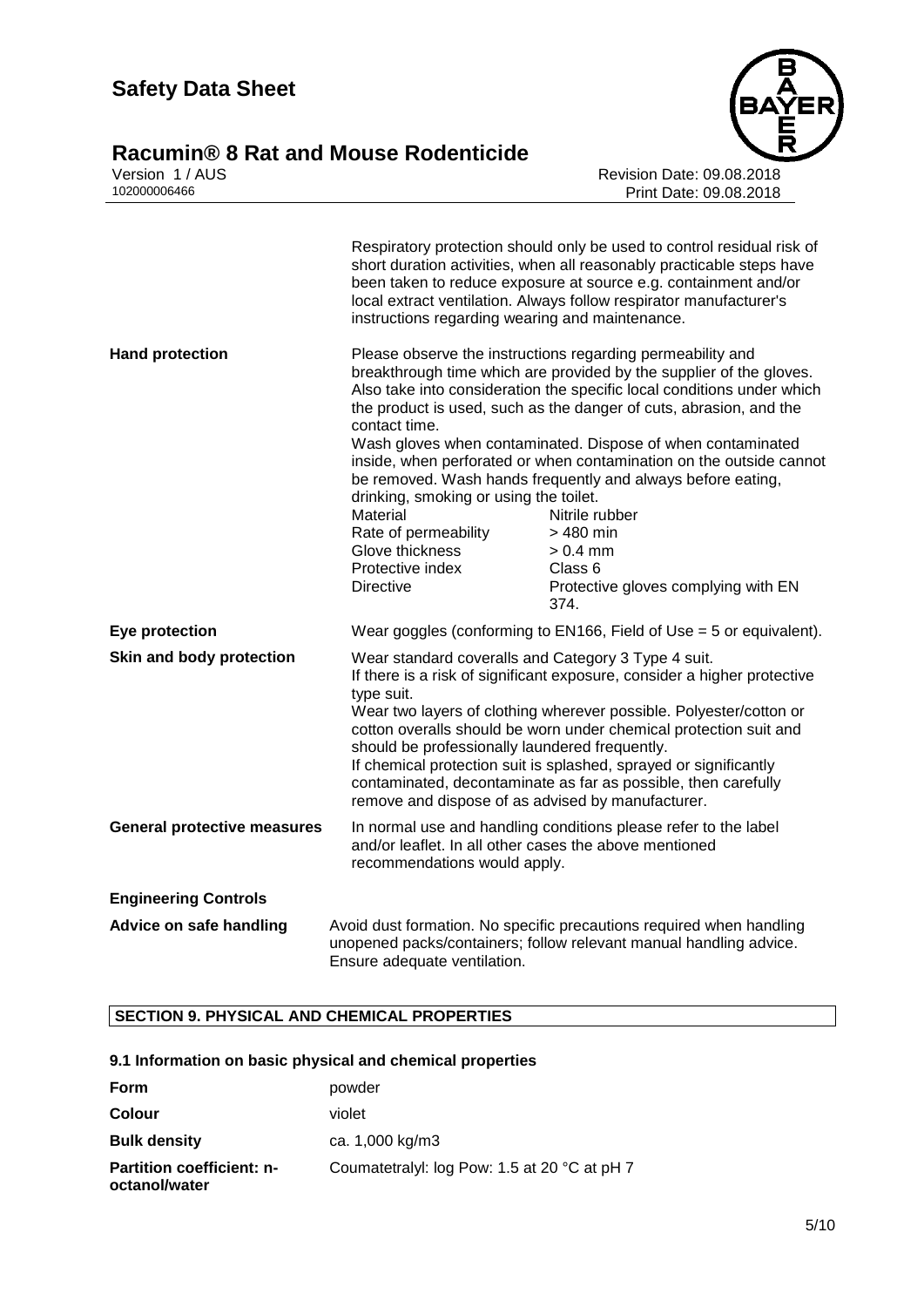## **Racumin® 8 Rat and Mouse Rodenticide**<br>Version 1/AUS

Version 1 / AUS<br>10200006466<br>Print Date: 09.08.2018<br>Print Date: 09.08.2018 Print Date: 09.08.2018

**9.2 Other information** Further safety related physical-chemical data are not known.

#### **SECTION 10. STABILITY AND REACTIVITY**

| <b>10.1 Reactivity</b>                     |                                                                                         |
|--------------------------------------------|-----------------------------------------------------------------------------------------|
| <b>Thermal decomposition</b>               | Stable under normal conditions.                                                         |
| <b>10.2 Chemical stability</b>             | Stable under recommended storage conditions.                                            |
| 10.3 Possibility of<br>hazardous reactions | No hazardous reactions when stored and handled according to<br>prescribed instructions. |
| 10.4 Conditions to avoid                   | Exposure to moisture.<br>Elevated temperatures                                          |
| 10.5 Incompatible materials                | Strong oxidizing agents                                                                 |
| 10.6 Hazardous<br>decomposition products   | Carbon monoxide                                                                         |
|                                            | No decomposition products expected under normal conditions of use.                      |

#### **SECTION 11. TOXICOLOGICAL INFORMATION**

#### **11.1 Information on toxicological effects**

| <b>Acute oral toxicity</b>                  | LD50 (Rat) $> 5,000$ mg/kg<br>Test conducted with a similar formulation.                                                                                            |
|---------------------------------------------|---------------------------------------------------------------------------------------------------------------------------------------------------------------------|
| <b>Acute inhalation toxicity</b>            | $LC50$ (Rat) > 3.3 mg/l<br>Exposure time: 4 h<br>Highest attainable concentration.<br>Determined in the form of dust.<br>Test conducted with a similar formulation. |
| <b>Acute dermal toxicity</b>                | LD50 (Rat) $> 5,000$ mg/kg<br>Test conducted with a similar formulation.                                                                                            |
| <b>Skin corrosion/irritation</b>            | No skin irritation (Rabbit)<br>Test conducted with a similar formulation.                                                                                           |
| Serious eye damage/eye<br>irritation        | No eye irritation (Rabbit)<br>The information is derived from the properties of the individual<br>components.                                                       |
| <b>Respiratory or skin</b><br>sensitisation | Non-sensitizing. (Guinea pig)<br>The information is derived from the properties of the individual<br>components.                                                    |

#### **Assessment mutagenicity**

Coumatetralyl was not mutagenic or genotoxic in a battery of in vitro and in vivo tests.

#### **Assessment carcinogenicity**

Coumatetralyl is not considered carcinogenic.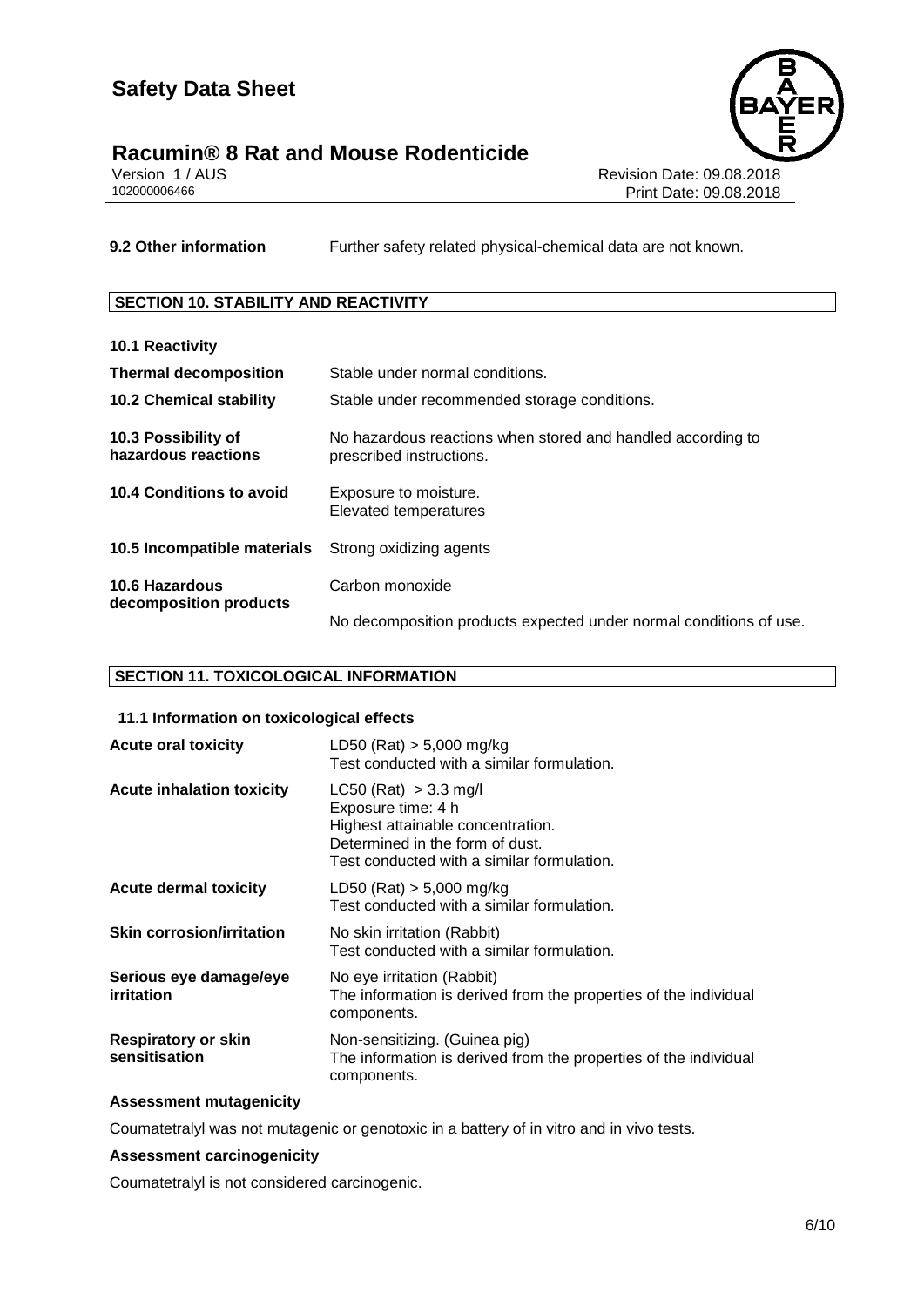#### **Racumin® 8 Rat and Mouse Rodenticide 7/10**



Version 1 / AUS<br>10200006466<br>Print Date: 09.08.2018<br>Print Date: 09.08.2018 Print Date: 09.08.2018

#### **Assessment toxicity to reproduction**

Coumatetralyl is not considered a reproductive toxicant at non-maternally toxic dose levels.

#### **Assessment developmental toxicity**

Coumatetralyl: May damage the unborn child.

#### **Assessment STOT Specific target organ toxicity – single exposure**

Coumatetralyl: Based on available data, the classification criteria are not met.

#### **Assessment STOT Specific target organ toxicity – repeated exposure**

Coumatetralyl caused inhibition of blood coagulation possibly causing hemorrhagic syndrome in animal studies. The toxic effects of Coumatetralyl are related to antivitamin K properties.

#### **Aspiration hazard**

Based on available data, the classification criteria are not met.

#### **Information on likely routes of exposure**

Toxic by inhalation. May cause skin irritation., Harmful if absorbed through skin. May cause eye irritation. Harmful if swallowed.

### **Early onset symptoms related to exposure**

Refer to Section 4

#### **Delayed health effects from exposure** Refer to Section 11

#### **Exposure levels and health effects** Refer to Section 4

#### **Interactive effects**

Not known

**When specific chemical data is not available** Not applicable

**Mixture of chemicals** Refer to Section 2.1

#### **SECTION 12. ECOLOGICAL INFORMATION**

#### **12.1 Toxicity**

| <b>Toxicity to fish</b>         | LC50 (Oncorhynchus mykiss (rainbow trout)) 53 mg/l<br>Exposure time: 96 h<br>The value mentioned relates to the active ingredient.       |
|---------------------------------|------------------------------------------------------------------------------------------------------------------------------------------|
| <b>Chronic toxicity to fish</b> | Oncorhynchus mykiss (rainbow trout)<br>NOEC: $5 \mu g/l$<br>Exposure time: 21 d<br>The value mentioned relates to the active ingredient. |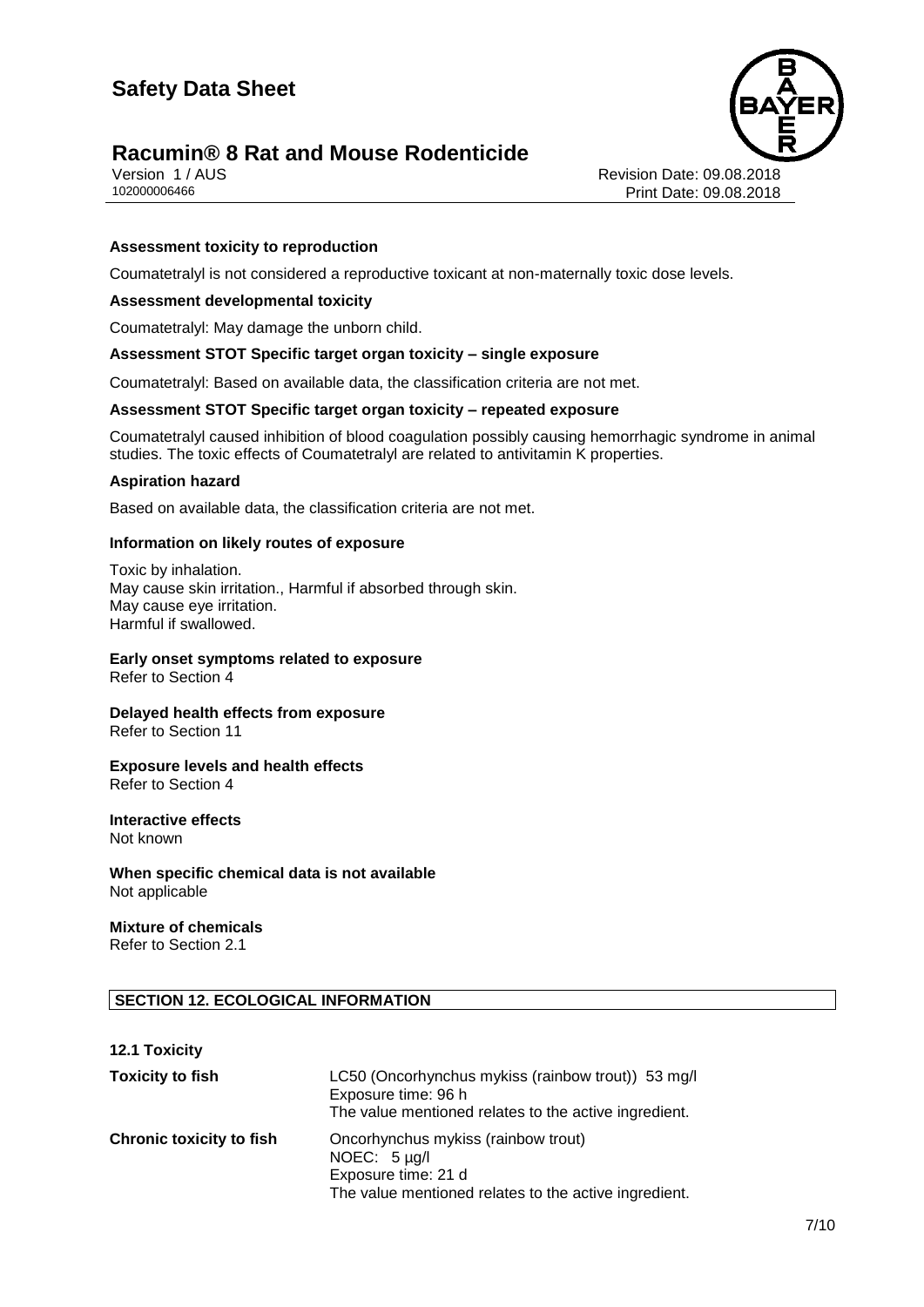## **Racumin® 8 Rat and Mouse Rodenticide**<br>Version 1/AUS



Version 1 / AUS<br>10200006466<br>Print Date: 09.08.2018<br>Print Date: 09.08.2018 Print Date: 09.08.2018

| <b>Toxicity to aquatic</b><br>invertebrates         | EC50 (Daphnia magna (Water flea)) > 14 mg/l<br>Exposure time: 48 h<br>The value mentioned relates to the active ingredient.                                       |
|-----------------------------------------------------|-------------------------------------------------------------------------------------------------------------------------------------------------------------------|
| <b>Chronic toxicity to aquatic</b><br>invertebrates | NOEC (Daphnia magna (Water flea)): 0.1 mg/l<br>Exposure time: 21 d<br>The value mentioned relates to the active ingredient.                                       |
| <b>Toxicity to aquatic plants</b>                   | IC50 (Desmodesmus subspicatus (green algae)) > 18 mg/l<br>Growth rate; Exposure time: 96 h<br>The value mentioned relates to the active ingredient coumatetralyl. |
| <b>Toxicity to other organisms</b>                  | LD50 (Coturnix japonica (Japanese quail))<br>The value mentioned relates to the active ingredient coumatetralyl.                                                  |
| 12.2 Persistence and degradability                  |                                                                                                                                                                   |
| <b>Biodegradability</b>                             | Coumatetralyl: $< 60 %$ ,<br>Not readily biodegradable.                                                                                                           |
| Koc                                                 | Coumatetralyl: Koc: 258                                                                                                                                           |
| 12.3 Bioaccumulative potential                      |                                                                                                                                                                   |
| <b>Bioaccumulation</b>                              | Coumatetralyl: Bioconcentration factor (BCF) 11.4<br>Does not bioaccumulate.                                                                                      |
| 12.4 Mobility in soil                               |                                                                                                                                                                   |
| <b>Mobility in soil</b>                             | Coumatetralyl: Moderately mobile in soils                                                                                                                         |
| 12.5 Other adverse effects                          |                                                                                                                                                                   |
| <b>Additional ecological</b><br>information         | No other effects to be mentioned.                                                                                                                                 |

#### **SECTION 13. DISPOSAL CONSIDERATIONS**

Shake empty container onto baiting site. Do not dispose of undiluted chemicals on-site. Break, crush or puncture and bury empty containers in a local authority landfill. If not available, bury the containers below 500 mm in a disposal pit specifically marked and set up for this purpose clear of waterways, vegetation and roots.

#### **SECTION 14. TRANSPORT INFORMATION**

| <b>ADG</b> |                            |                                                       |
|------------|----------------------------|-------------------------------------------------------|
|            | UN number                  | 3077                                                  |
|            | Transport hazard class(es) | 9                                                     |
|            | <b>Subsidiary Risk</b>     | None                                                  |
|            | Packaging group            | Ш                                                     |
|            | Description of the goods   | ENVIRONMENTALLY HAZARDOUS SUBSTANCE, SOLID,<br>N.O.S. |
|            | Hazchem Code               | (COUMATETRALYL MIXTURE)<br>27                         |
|            |                            |                                                       |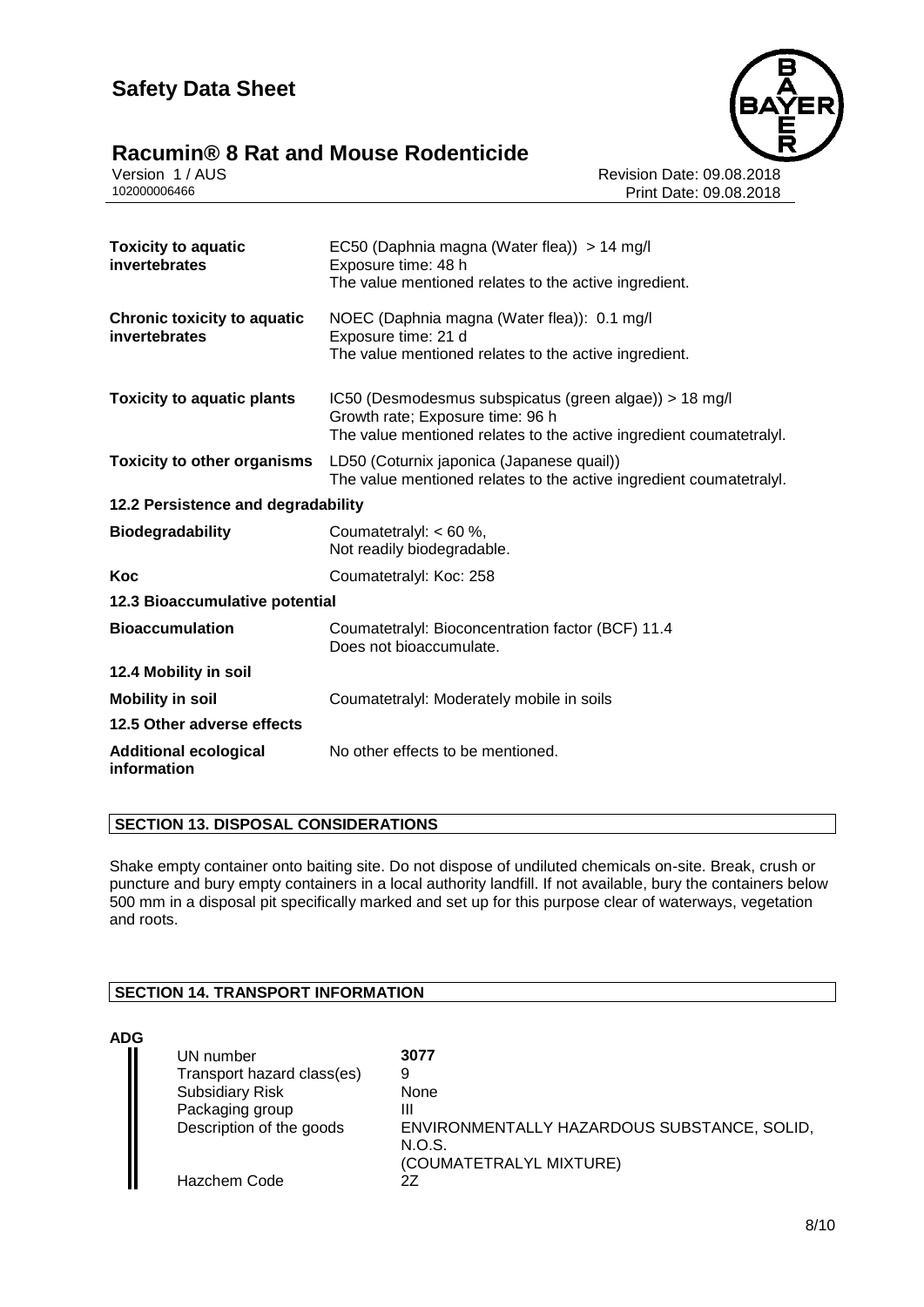### **Racumin® 8 Rat and Mouse Rodenticide 9/10**



Version 1 / AUS<br>10200006466<br>Print Date: 09.08.2018<br>Print Date: 09.08.2018 Print Date: 09.08.2018

According to AU01, Environmentally Hazardous Substances in packagings, IBC or any other receptacle not exceeding 500 kg or 500 L are not subject to the ADG Code.

| <b>IMDG</b> |                                                                                                                                              |                                                                                                                                 |
|-------------|----------------------------------------------------------------------------------------------------------------------------------------------|---------------------------------------------------------------------------------------------------------------------------------|
|             | UN number<br>Transport hazard class(es)<br><b>Subsidiary Risk</b><br>Packaging group<br>Marine pollutant<br>Description of the goods         | 3077<br>9<br>None<br>Ш<br><b>YES</b><br>ENVIRONMENTALLY HAZARDOUS SUBSTANCE, SOLID,<br>N.O.S.<br>(COUMATETRALYL MIXTURE)        |
| <b>IATA</b> | UN number<br>Transport hazard class(es)<br><b>Subsidiary Risk</b><br>Packaging group<br>Environm. Hazardous Mark<br>Description of the goods | 3077<br>9<br><b>None</b><br>Ш<br><b>YES</b><br>ENVIRONMENTALLY HAZARDOUS SUBSTANCE, SOLID,<br>N.O.S.<br>(COUMATETRALYL MIXTURE) |

#### **SECTION 15. REGULATORY INFORMATION**

Registered according to the Agricultural and Veterinary Chemicals Code Act 1994

Australian Pesticides and Veterinary Medicines Authority approval number: 52182

#### **SUSMP classification (Poison Schedule)**

Schedule 6 (Standard for the Uniform Scheduling of Medicines and Poisons)

#### **SECTION 16. OTHER INFORMATION**

**Trademark information** Racumin® is a Registered Trademark of the Bayer Group.

#### **Abbreviations and acronyms**

| <b>ADN</b>     | European Agreement concerning the International Carriage of Dangerous Goods by<br><b>Inland Waterways</b> |
|----------------|-----------------------------------------------------------------------------------------------------------|
| ADR.           | European Agreement concerning the International Carriage of Dangerous Goods by<br>Road                    |
| ATE.           | Acute toxicity estimate                                                                                   |
| AU OEL         | Australia. OELs. (Adopted National Exposure Standards for Atmospheric                                     |
|                | Contaminants in the Occupational Environment)                                                             |
| CAS-Nr.        | <b>Chemical Abstracts Service number</b>                                                                  |
| <b>CEILING</b> | Ceiling Limit Value                                                                                       |
| Conc.          | Concentration                                                                                             |
| EC-No.         | European community number                                                                                 |
| ECx            | Effective concentration to x %                                                                            |
| <b>EINECS</b>  | European inventory of existing commercial substances                                                      |
| <b>ELINCS</b>  | European list of notified chemical substances                                                             |